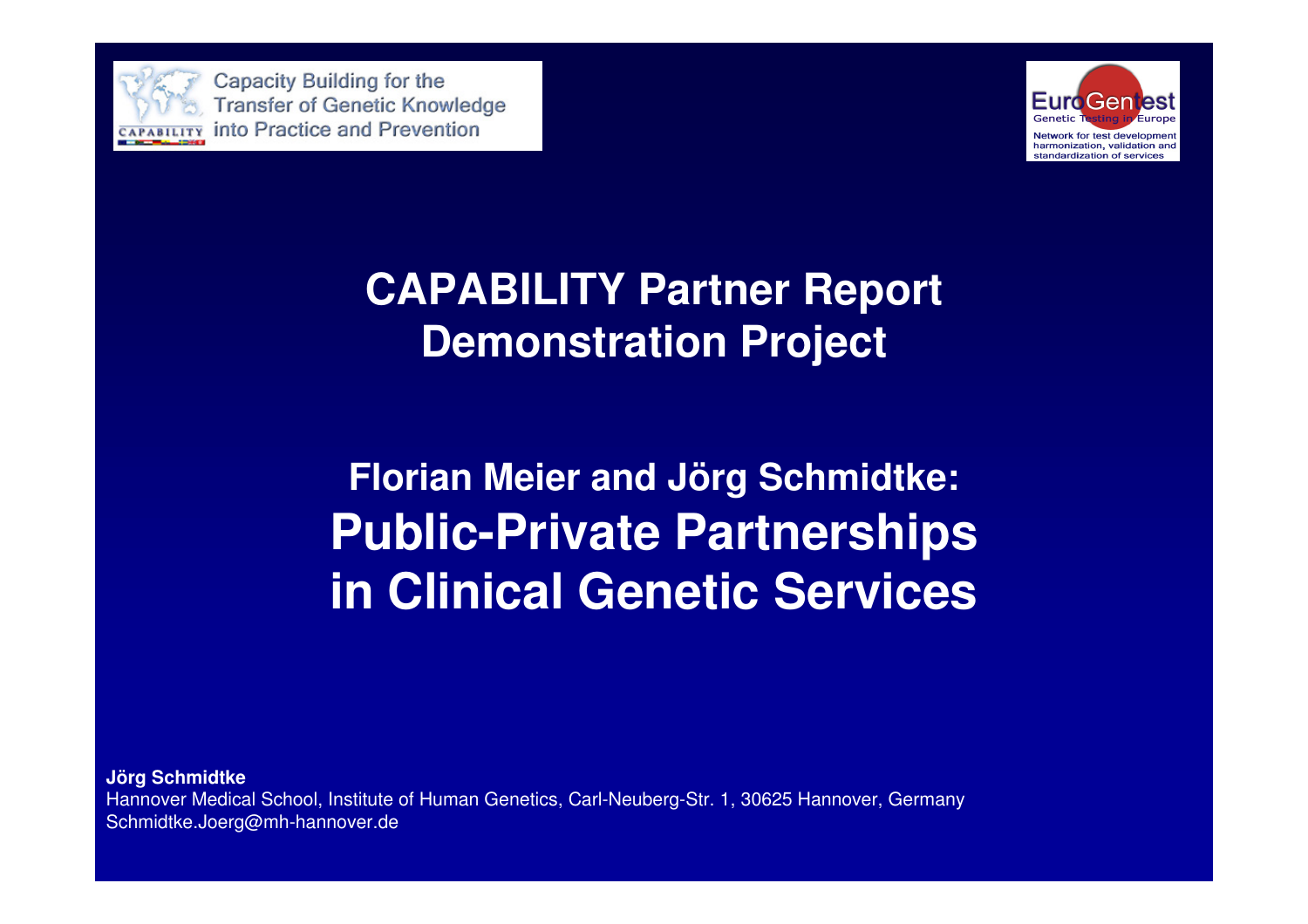## **PPP in Genetic Services: A High-Low/Middle Income Countries Joint Venture**

- **very limited public resources in most countries of the developing world**
- **explore the possibility of attracting private funds**
- **"private": foundations, private labs, otherinvestors**



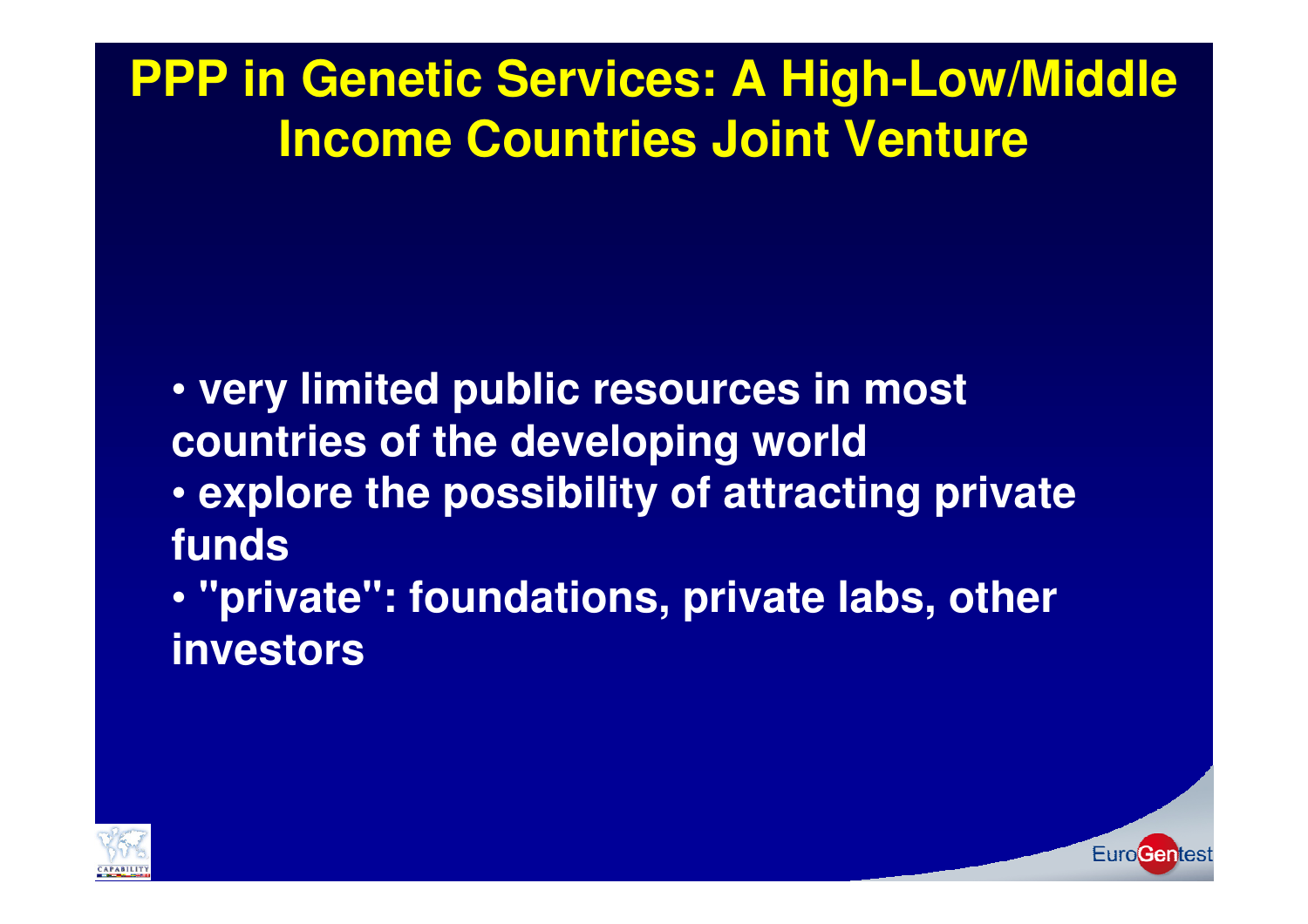**PPP in Genetic Services: A High-Low/Middle Income Countries Joint Venture**

**Challenges and Chances:**

**1. Focus on genetic services 2. Combine public and private resources3. Bridge high and low/middle incomecountries**

EuroGen

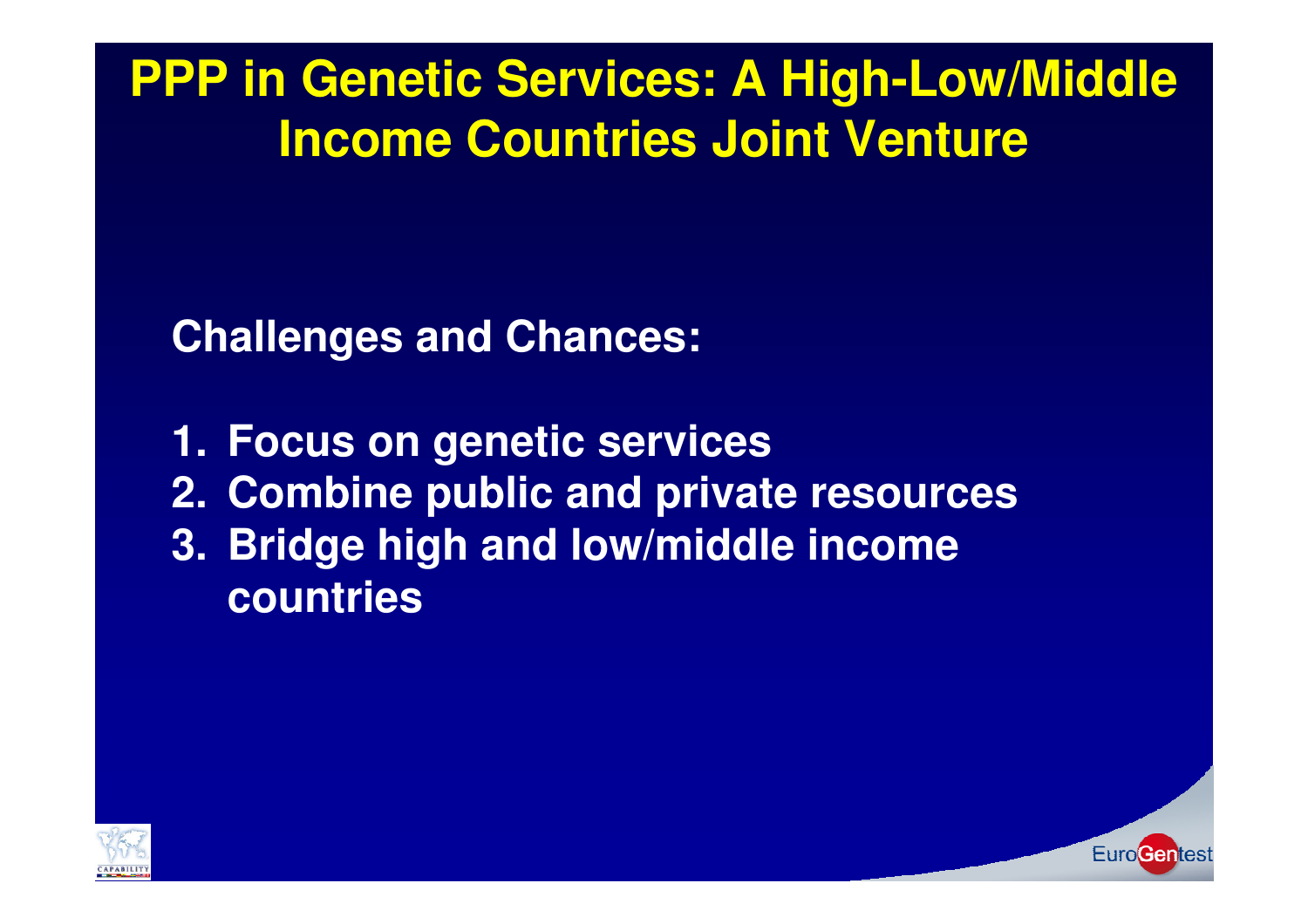## **PPP in Genetic Services: A High-Low/Middle Income Countries Joint Venture**

## **Steps to be taken:**

- **1. Have a vision: creating a win-win situation**
- **2. Assess common needs (e. g. predictive testing for preventable diseases, diagnostic testing of developmentallyretarded/dysmorphic children)**
- **3. Develop a common goal: comprehensiveness at the community level**

**EuroGentes** 

- **4. Make a financial plan: lower costs**
- **5. Do it!**
- **6. Make it sustainable!**

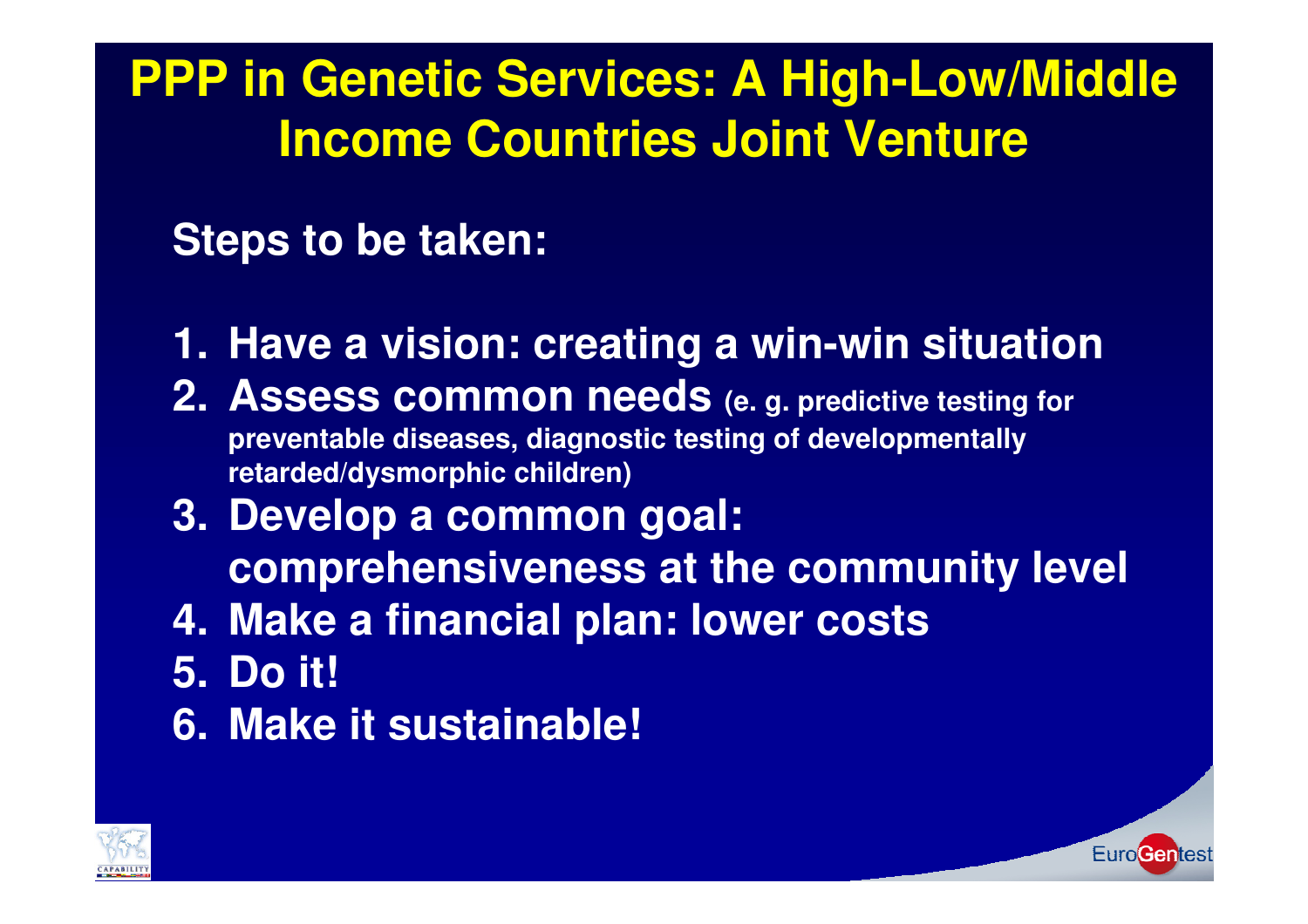**A health economic "Gedankenexperiment": How to create <sup>a</sup> win-win situation between a partner from an emerging economy (Partner A) and one from an industrialized country (Partner B) in setting up a genetic service. The model takes advantage of currently much lower staff and other running costs in A as compared to B. An investor provides a neededamount, e.g. 1 million Euro, to start up service provider A. This service comprises testing samples of both ist own catchment area and that of Partner B. Partner B ensures personal oversight over laboratory processes in A. Probands in A benefit from this system by paying a discounted premium, e.g. 90% of what they payed before. Probands in A are not charged at all for these services. Partner A, Partner B, and the investor are reimbursed by appropriate quota, e.g. 30% each.**